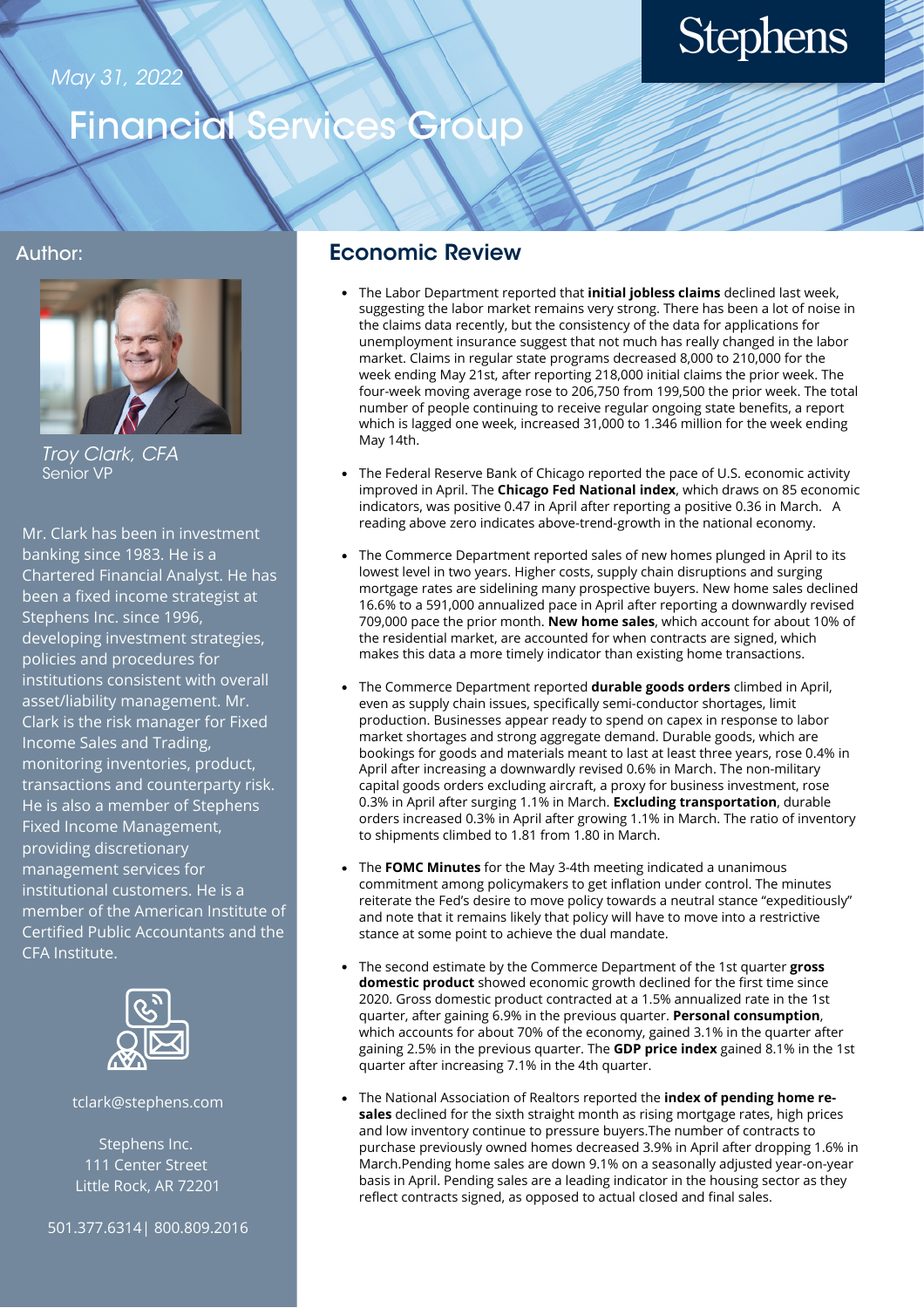# **Stephens**

May 31, 2022

### **iancial**

- The Commerce Department reported the **goods trade deficit** narrowed in April from a record level in March. Imports declined amid lockdowns in China. The deficit decreased 15.9% to \$105.9 billion in April. **Export**s rose 3.1% to \$173.9 billion and imports declined 5.0% to \$279.9 billion.
- The Commerce Department reported **wholesale inventories** rose 2.1% in April after gaining 2.7% the previous month.Year-on-year wholesale inventories have climbed 23.8%. **Retail inventories** increased 0.7% in April after gaining 3.0% in March and are up 15.0% year-on-year.
- The Commerce Department reported **personal income** rose 0.4% in April and **personal spending** surged 0.9%. Consumers are relying more and more on their savings to maintain the current high level of spending. The savings rate fell to 4.4% in April, the lowest level since September 2008. The PCE Deflator, the preferred inflation gauge by the Federal Reserve, climbed 0.3% in April, bringing the year-on-year gain to 6.3%, above the central bank's target of 2.0%. Disposable income, or the money left over after taxes, increased 0.3% in April after climbing 0.4% higher in March.
- The **University of Michigan's final index of consumer sentimen**t decreased in May to its lowest level in a decade as consumers grow more concerned about inflation. The gauge of consumer confidence decreased to 58.4 in May from an earlier estimate of 59.1. This is a decrease from the 65.2 reading in April. The **index of current conditions** fell to 63.3 from 69.4 the prior month while the **index of expectations** dropped to 55.2 from 62.5 the prior month.
- The Mortgage Bankers Association reported the **MBA index of mortgage applications** declined last week. The index decreased 1.2% for the week ending May 20th after dropping 11.0% the previous week. **Refinancing** applications decreased 3.9% to 794.9 from 826.9 the prior week. **Home purchase mortgage applications** increased 0.2% to 225.5. The **average contract rate** on a 30-year fixed-rate mortgage decreased to 5.46% from 5.49% the prior week for a 30-year fixed rate loan.

### Bond Market Review

Friday's yields for the 2-, 5-, 10- & 30-year Treasury benchmarks securities were 2.58%, 2.80%, 2.78%, and 2.99%. The 2yr/5yr, 5yr/10yr, 10yr/30yr and 2yr/30yr spreads closed at 22, -2, 21, and 41 basis points respectively.

Source: Bloomberg Finance L.P.

This report has been prepared solely for informative purposes as of its stated date and is not a solicitation, or an offer, to buy or sell any security. All expressions of opinion reflect the judgment of the individual expressing the opinion and are subject to change. This report does not purport to be a complete description of the markets or developments referred to in the material. Information included in the report was obtained from internal and external sources which we consider reliable, but we have not independently verified such information and do not guarantee that it is accurate or complete. Prices, yields, and availability are subject to change with the market. There is no assurance any forward looking statements will be realized or any of the trends mentioned will continue. Nothing in this report is intended, or should be construed, as legal, accounting, regulatory or tax advice. Additional information available upon request.